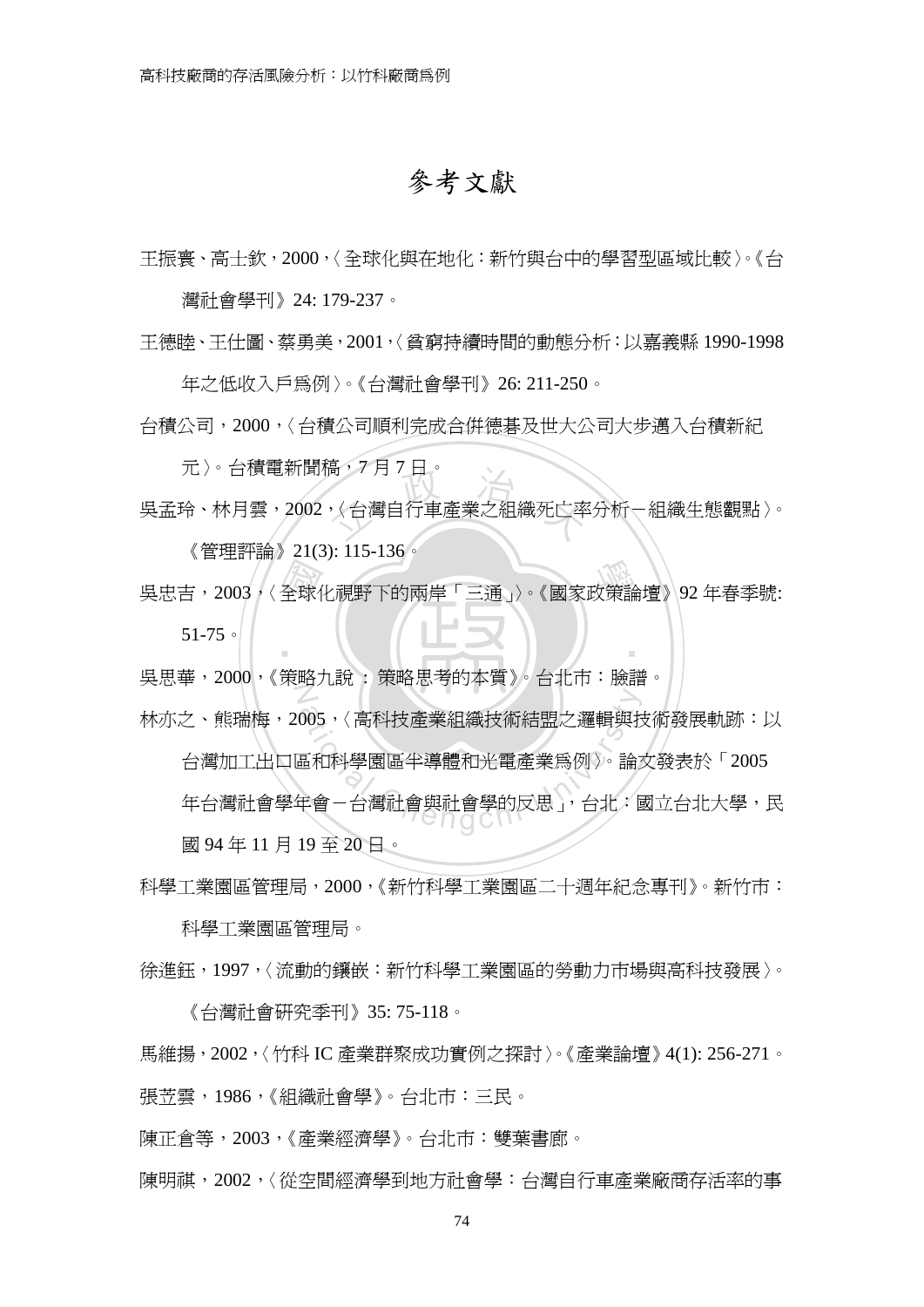件史分析 1980-1996〉。論文發表於「2002 年社會學年會-重訪東亞:全球、

區域、國家、公民」,台中:東海大學,民國 91 年 12 月 14 至 15 日。 陳東升,1997,〈高科技產業組織間關係的權力分析:以台灣積體電路產業設計

公司為例〉。《台大社會學刊》25: 47-104。

—,2003,《台灣高科技產業的社會學分析:積體網路》。台北:群學。

陳端容、范國棟,2007,〈醫師生涯路徑選擇相關因素的事件史分析─醫師職場

階層化的效應〉。《臺灣社會學刊》38: 105-133。

楊丁元、陳慧玲,1996,《業競天擇:高科技產業生態》。台北市:工商時報。 楊維楨、李文雄,1999,〈台灣高科技產業營運績效之探討-新竹科學園區經驗〉,

《台北銀行月刊》29(5): 22-38。

- 經濟部,1999,《1998 大陸經濟情勢評估》,台北市:經濟部。
- 鄧美貞、吳世英、朱博湧,2005,〈影響高科技廠商存活的相關因素-新竹科學 園區廠商實證研究〉。《臺灣經濟金融月刊》41: 86-100。
- 薛承泰,2000,〈台灣地區已婚婦女再就業時機的初步分析〉。《人口學刊》21: 77-99。
- 薛琦、張祥憲,1999,〈我國高科技產業與經濟發展〉。《自由中國之工業》 89(2): 13-34。

瞿宛文,2003,《全球化下的台灣經濟》。台北市:唐山。

瞿宛文、安士敦,2003,《超越後進發展:台灣的產業升級策略》,台北市:聯經。

- Aldrich, Howard E. et al., 1994, "Minimalism, Mutualism, and Maturity: The Evolution of American Trade Association Populations in the 20th Century." in *Evolutionary Dynamics Organizations*, edited by J. Baum and J. Singh. New York: Oxford University Press.
- Audretsch, D., and T. Mahmood, 1995, "New-Firm survival: New Results Using a Hazard Function." *Review of Economics and Statistics* 77: 97-103.

Barnett, William P., and Glenn R. Carroll, 1993, "How Institutional Constraints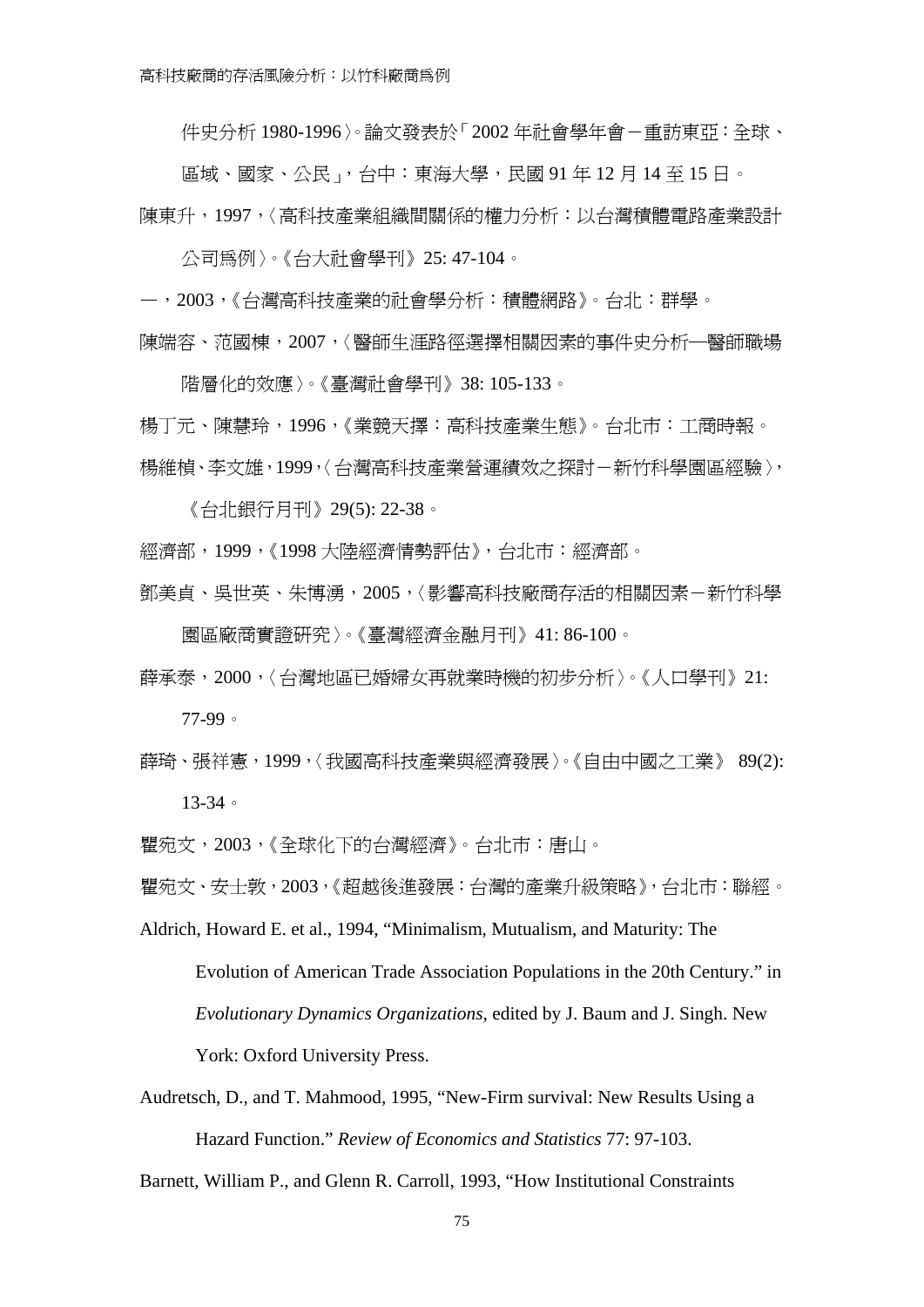Affected the Organization of Early U.S. Telephony." *Journal of Law, Economics, and Organization* 9: 98-126.

- Barney, J., 1991, "Firm Resources and Sustained Competitive Advantage." *Journal of Management* 17: 99-120.
- Barron, David N., 1999, "The Structuring of Organizational Populations." *American Sociological Review* 64(3): 421-445.
- Baruch, Yehuda, 1997, "High Technology Organization What It Is, What It Isn't." *International Journal of Technology Management* 13(2): 179-195.
- Baum, J., and Stephen J. Mezias, 1992, "Localized Competition and Organizational Failure in the Manhattan Hotel Industry, 1898-1990." *Administrative Science Quarterly* 37: 580-604.
- Brocheler, Vera, Steven Maijoor, and Arjen van Witteloostuijn, 2004, "Auditor Human Capital and Audit Firm Survival: The Dutch Audit Industry in 1930–1992." *Accounting, Organizations and Society* 29: 627-646.
- Brüderl, Josef, Peter Preisendörfer, and Rolf Ziegler, 1992, "Survival Chances of Newly Founded Business Organizations." *American Sociological Review* 57(2): 227-242.
- Burke, Andrew, Holger Görg, and Aoife Hanley, 2007, "The Impact of Foreign Direct Investment on New Firm Survival in the UK: Evidence for Static Versus Dynamic Industries." *Small Business Economics* Working Paper Series: 1-13.
- Carroll, Glenn R., 1983, "A Stochastic Model of Organizational Mortality: Review and Reanalysis." *Social Science Research* 12: 303-329.
- —, 1993, "A Sociological View on Why Firms Differ." *Strategic Management Journal* 14(4): 237-249.
- Carroll, Glenn R., and Michael T. Hannan, 1989a, "Density Dependence in the Evolution of Newspaper Populations." *American Sociological Review* 54: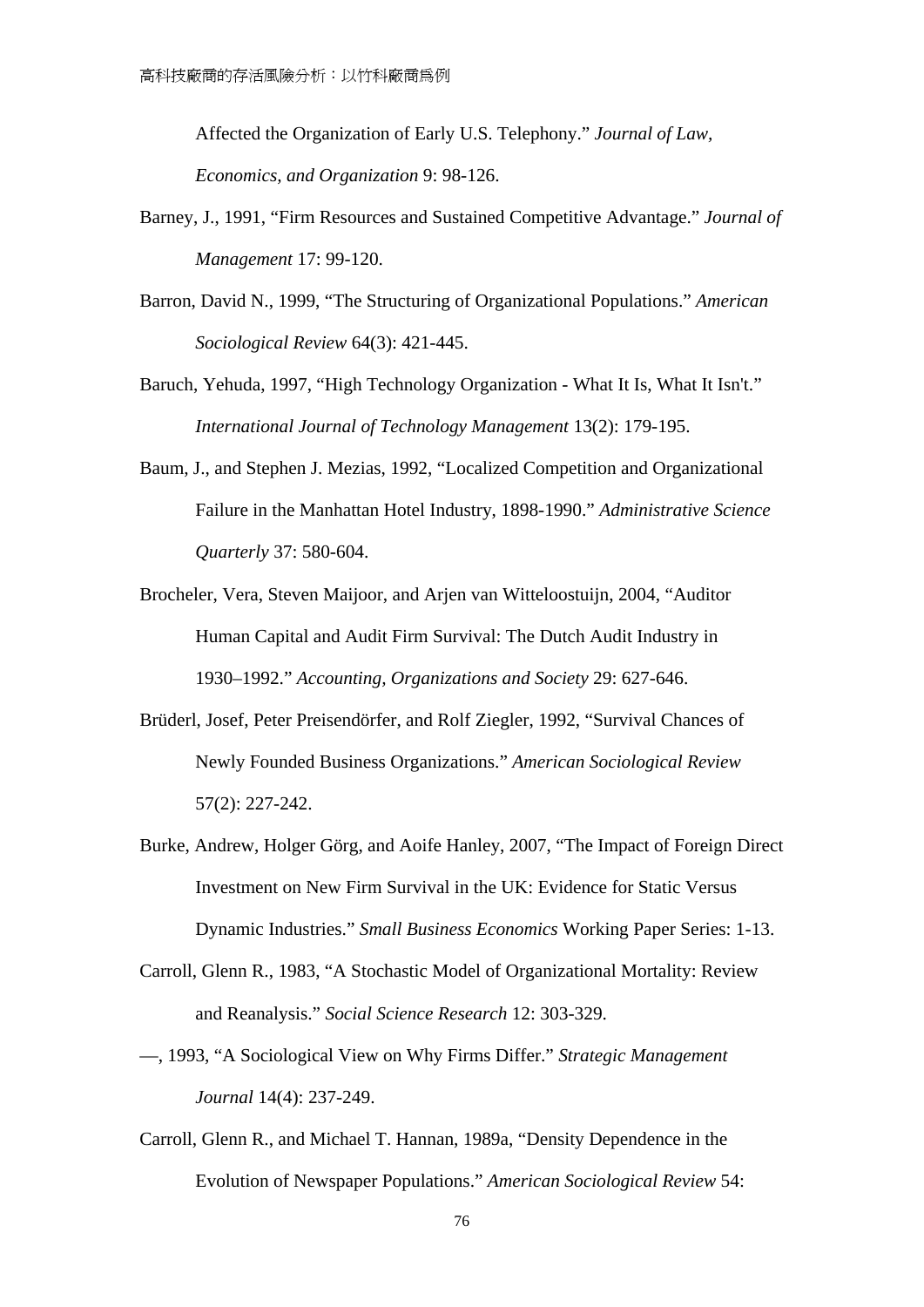524-541.

- —, 1989b, "Density Delay in the Evolution of Organizational Populations: A Model and Five Empirical Tests." *Administrative Science Quarterly* 34: 411-430.
- Carroll, Glenn R., and Yangchung Paul Huo, 1988, "Organizational and Electoral Paradoxes of the Knights of Labor." Pp. 175-194 in *Ecological Models of Organizations*, edited by Glenn R. Carroll. Cambridge, Mass: Ballinger.
- Carroll, Glenn R., and Albert C. Y. Teo, 1996, "Creative Self-Destruction among Organizations: An Empirical Study of Technical Innovation and Organizational Failure in the American Automobile Industry, 1885-1982." *Industrial and Corporate Change* 6: 619-644.
- Cefis, Elena, and Orietta Marsili. 2003. "Survivor: The Role of Innovation in Firms' Survival." in *Discussion Paper Series*: Tjalling C. Koopmans Research Institute.
- Disney, R., J. Haskel, and Y. Heden, 2003, "Entry, Exit and Establishment Survival in UK Manufacturing." *Journal of Industrial Economics* 51: 91-112.
- Esteve, Silviano, and Juan Mañez, 2008, "The Resource-Based Theory of the Firm and Firm Survival." *Small Business Economics* 30: 231-249.
- Fichman, Mark, and Daniel A. Levinthal, 1991, "Honeymoons and the Liability of Adolescence: A New Perspective on Duration Depencedence in Social and Organizational Relationships." *Academy of Management Review* 16: 442-468.
- Freeman, John, Glenn R. Carroll, and Michael T. Hannan, 1983, "The Liability of Newness: Age Dependence in Organizational Death Rates." *American Sociological Review* 48: 692-710.
- Görg, H , and Eric Strobl. 2004. "Foreign Direct Investment and Local Economic Development: Beyond Productivity Spillovers." in *The Impact of Foreign Direct Investment on Development: New Measurements, New Outcomes, New*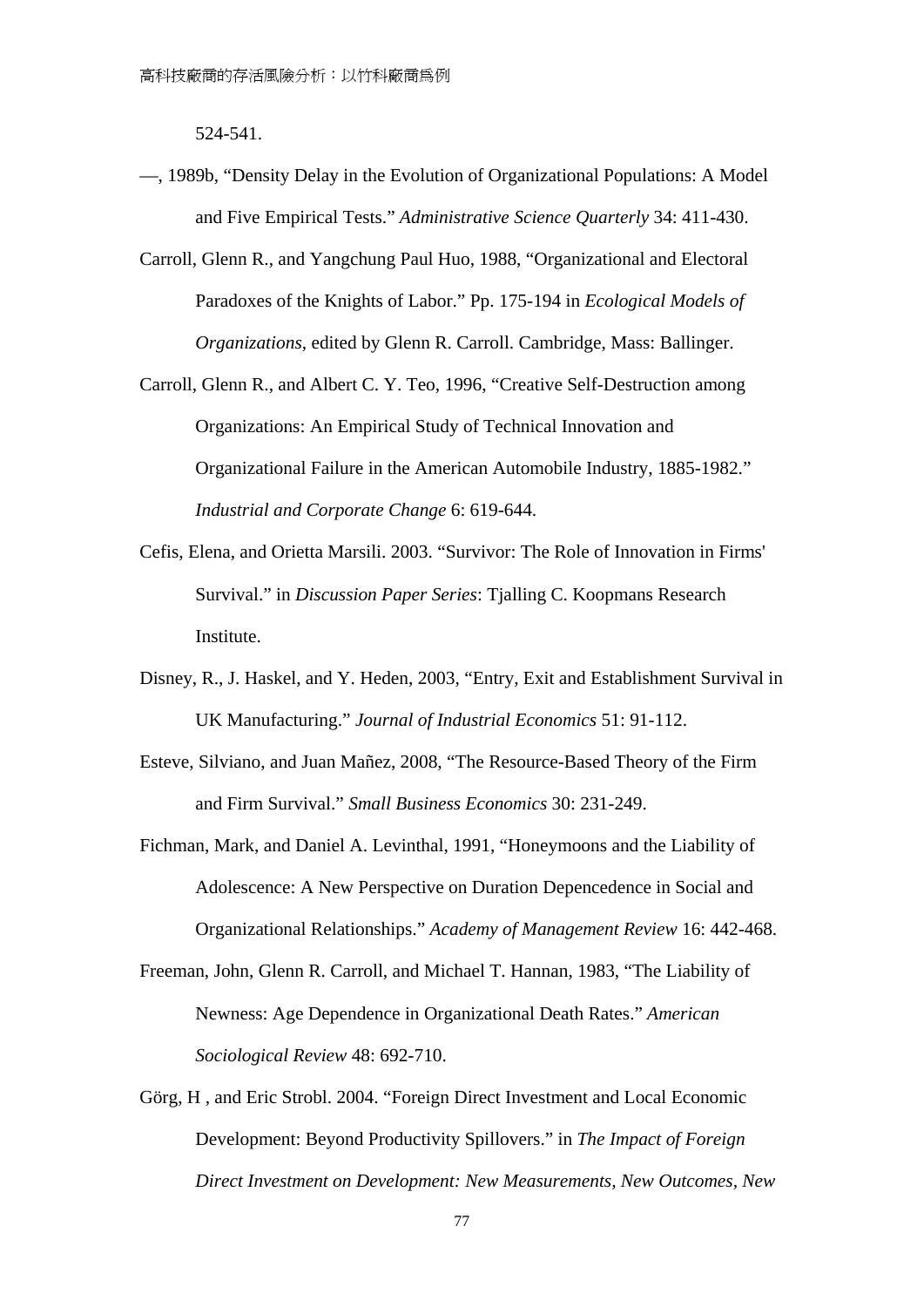*Policy Approaches*. Institute for International Economics Workshop on Washington DC.

- Hannan, Michael T., Glenn R. Carroll, Elizabeth A. Dundon, and John C. Torres, 1995, "Organizational Evolution in Multinational Context: Entry of Automobile Manufacturers in Belgium, Britain, France, Germany, and Italy." *American Sociological Review* 60: 509-528.
- Hannan, Michael T., Laszlo Polos, and Glenn R. Carroll, 2007, *Logics of Organization Theory: Audiences, Codes, and Ecologies*. Princeton, N.J.: Princeton University Press.
- Hannan, Michael T., and John Freeman, 1977, "The Population Ecology of Organizations." *The American Journal of Sociology* 82(5): 929-964.
- —, 1984, "Structural Inertia and Organizational Change." *American Sociological Review* 49: 149-164.
- —, 1989, *Organizational Ecology*. Massachusetts: Havard University Press.
- Haverman, H., 1995, "The Demographic Metabolism of Organizations: Industry Dynamics, Turnover, and Tenure Distributions." *Administrative Science Quarterly* 40: 586-618.
- Jensen, Paul H., Elizabeth Webster, and Hielke Buddelmeyer. 2006. "Innovation, Technological Conditions and New Firm Survival." Melbourne Institute of Applied Economic and Social Research.

McClelland, David C., 1961, *The Achieving Society*. Princeton, NJ: Van Nostrand.

- Ortega-Argiles, R., and R. Moreno, 2007, "Product and Process Innovations and the Likelihood of Surivival." in *Entrepreneurship, Industrial Location and Economic Growth*, edited by J. M. Arauzo and M. C. Manjon. Cheltenham: Edward Elgar.
- Pfeffer, Jeffrey, and Gerald Salancik, 1978, *The External Control of Organizations :*